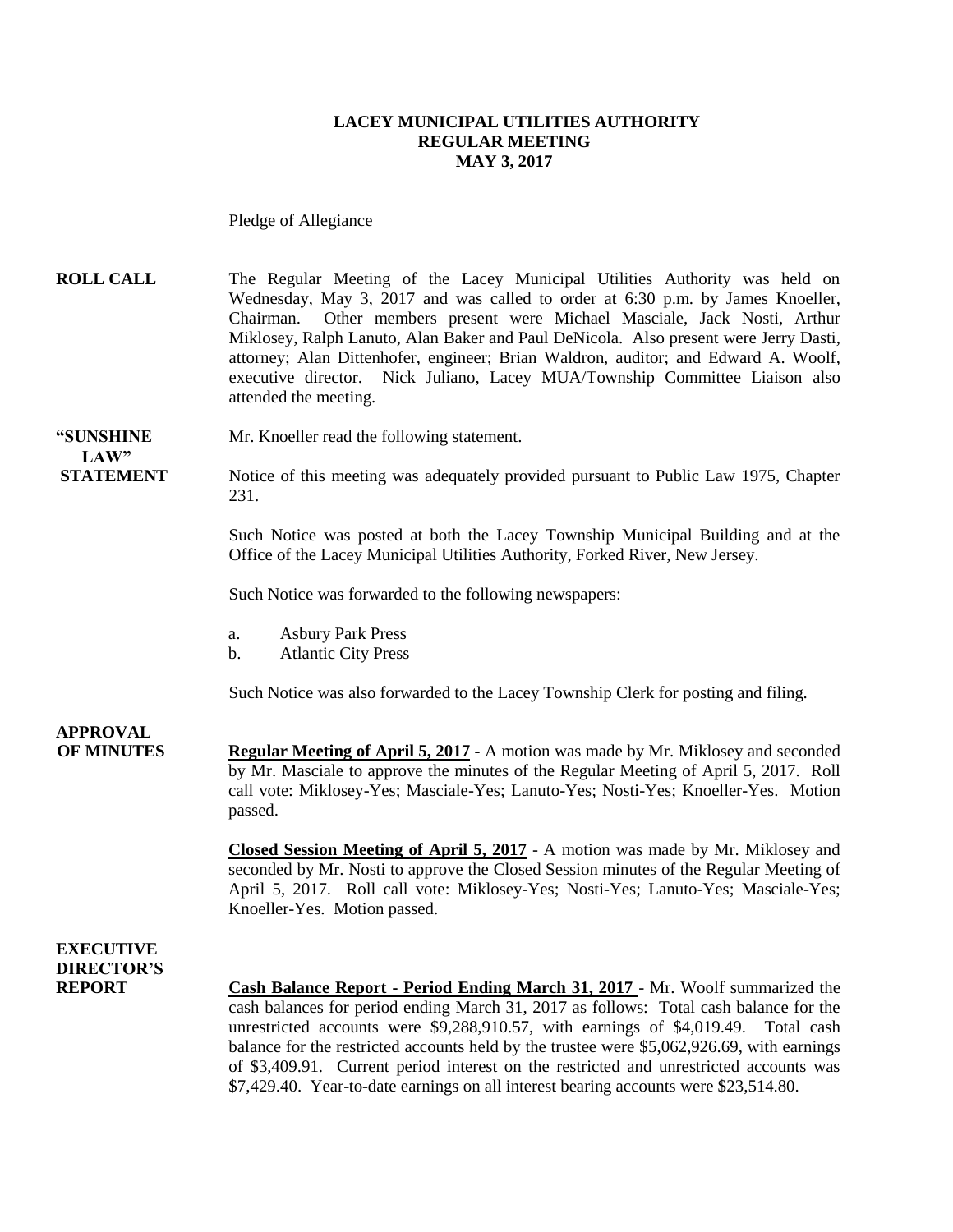**Resolution 2017-30 – Reject Bids – Well 7 & 8 VFD** – Mr. Woolf explained there was only one bid, which exceeded the budgeted amount. He would like to have an opportunity to rebid this project and get some more competitive bidding. On recommendation by the executive director, a motion was made by Mr. Miklosey and seconded by Mr. Masciale to adopt *Resolution 2017-30, Resolution of the Lacey Municipal Utilities Authority, County of Ocean, State of New Jersey, Rejecting Bids Submitted for the Contract Involving Well 7 & 8 VFD.* Roll call vote: Miklosey-Yes; Masciale-Yes; Lanuto-Yes; Nosti-Yes; Knoeller-Yes. Motion passed.

# **BUSINESS**

**REPORT** The business report was submitted for review.

# **ENGINEER'S**

**REPORT Resolution 2017-31 – Preliminary Water Approval – Earie Way Subdivision – L & J Enterprises 1, LLC** - Mr. Dittenhofer reported his office received the application and plans for preliminary water approval for L  $\&$  J Enterprises 1, LLC, Earie Way Subdivision, Block 1214, Lots 21-36 & Block 1222, Lots 12-19. The applicant is proposing to construct a six (6) lot major subdivision along Earie Way, between Argonne Avenue and Pershing Avenue. The applicant proposes to connect to the existing water main near Argonne Avenue and extend approximately 330 LF of 8" PVC water main to service the dwellings. Existing sanitary sewer main is located along Earie Way that the applicant proposes to connect to. On recommendation by the Authority's engineer, a motion was made by Mr. Miklosey and seconded by Mr. Lanuto to adopt *Resolution No. 2017-31, Resolution of the Lacey Municipal Utilities Authority, County of Ocean, State of New Jersey, Preliminary Water Approval, Earie Way Subdivision, L & J Enterprises 1, LLC, Block 1214, Lots 21-36 & Block 1222, Lots 12-19.* Roll call vote: Miklosey-Yes; Lanuto-Yes; Nosti-Yes; Masciale-Yes; Knoeller-Abstain. Motion passed.

> Well 7 & 8 VFD – Mr. Dittenhofer recommended to reject and rebid this project due to exceedance of the engineer's estimate of \$80,000.00. One bid was received in the amount of \$197,493.00.

### **ATTORNEY'S**

**REPORT Fairview Lane Sanitary Sewer Improvements** – Mr. Dasti stated his office reviewed the bid documents and prepared a Resolution for consideration by the Authority.

> **Richard Holzer, Seabright Road** – Mr. Dasti stated his office reviewed correspondence from the attorney for this Rate Payer. An appropriate response was sent and will consider the matter to be closed unless the Rate Payer or his attorney contacts the Authority again.

# **AUDITOR'S**

**REPORT** Accountant's Status Report – Month Ended March 31, 2017 – Mr. Waldron reported sewer and water revenues had a favorable variance for the month. Year to date revenues are unfavorable for sewer, but favorable for water. Sewer and water expenses had a favorable variance for the month and year to date. User charges on both water and sewer had a favorable variance for the month.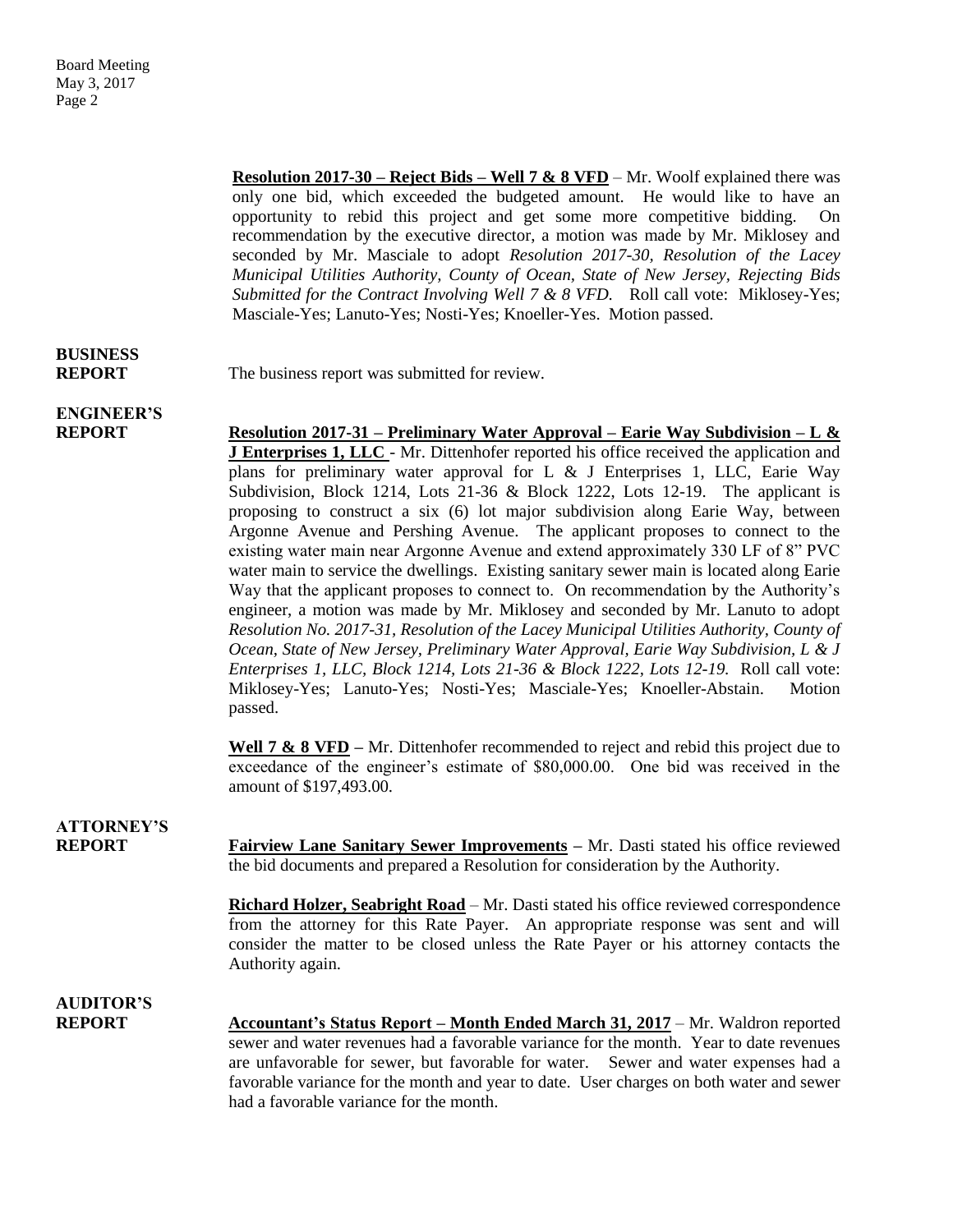Mr. Waldron stated a meeting is scheduled with the finance committee to review the draft of financial statements. The State has extended the submittal deadline until June  $30<sup>th</sup>$ . A full presentation of the audit will be given at the June  $7<sup>th</sup>$  meeting.

#### **CORRESPONDENCE**

**Mr. & Mrs. Smith, Haines St.** – Requesting relief of utility bill, due to leak in crawl space. Since the water from the leak did not go into the sewer system, a motion was made by Mr. Masciale and seconded by Mr. Nosti to grant a credit adjustment on the sewer charges in the amount of \$1,722.56 (241,000 gallons). A payment plan will be offered for the water charges. Roll call vote: Masciale-Yes; Nosti-Yes; Lanuto-Yes; Miklosey-Yes; Knoeller-Yes. Motion passed.

**Carolyn Adamo, Twin River Dr.** – Requesting relief of utility bill, due to leaky expansion tank. Since the water from the leak did not go into the sewer system, a motion was made by Mr. Nosti and seconded by Mr. Miklosey to grant a credit adjustment on the sewer charges in the amount of \$270.65 (74,000 gallons). Roll call vote: Nosti-Yes; Miklosey-Yes; Lanuto-Yes; Masciale-Yes; Knoeller-Yes. Motion passed.

## **OLD**

**BUSINESS Resolution 2017-32 – Memorializing Action of April 5, 2017 – Debra Cardullo – Salary Increase** – Secretary Nosti executed Resolution 2017-32, memorializing action taken April 5, 2017, Authorizing salary increase for Debra Cardullo.

### **NEW**

**BUSINESS** There was no new business to discuss.

### **PUBLIC BUSINESS/**

**COMMENT Mr. Smith** – Mr. Smith was present asking if there is a way to get relief on the water charges. Mr. Dasti stated the Authority is unable to waive water charges because doing so would violate the Bond Covenants to the Authority's Bond Holders.

> **Regina Discenza, Sunset Drive** – Mrs. Discenza asked about the testing for lead. Mr. Woolf stated it is done every three years and the Authority is in full compliance.

> Mrs. Discenza asked about an application that is before the Planning Board for an expansion of a line in the pinelands area (Ocean View Acres). Mr. Woolf stated that project is outside the service area on the other side of the parkway. Therefore, it is of no concern with the LMUA.

# **PAYMENT OF**

**VOUCHERS WHEREAS**, the members of the Lacey Municipal Utilities Authority carefully examined all vouchers presented for payment of claims;

> **NOW, THEREFORE, BE IT RESOLVED** by the Lacey Municipal Utilities Authority that:

> 1. Said vouchers in the sum of \$1,141,096.19 be and the same are hereby approved to be paid.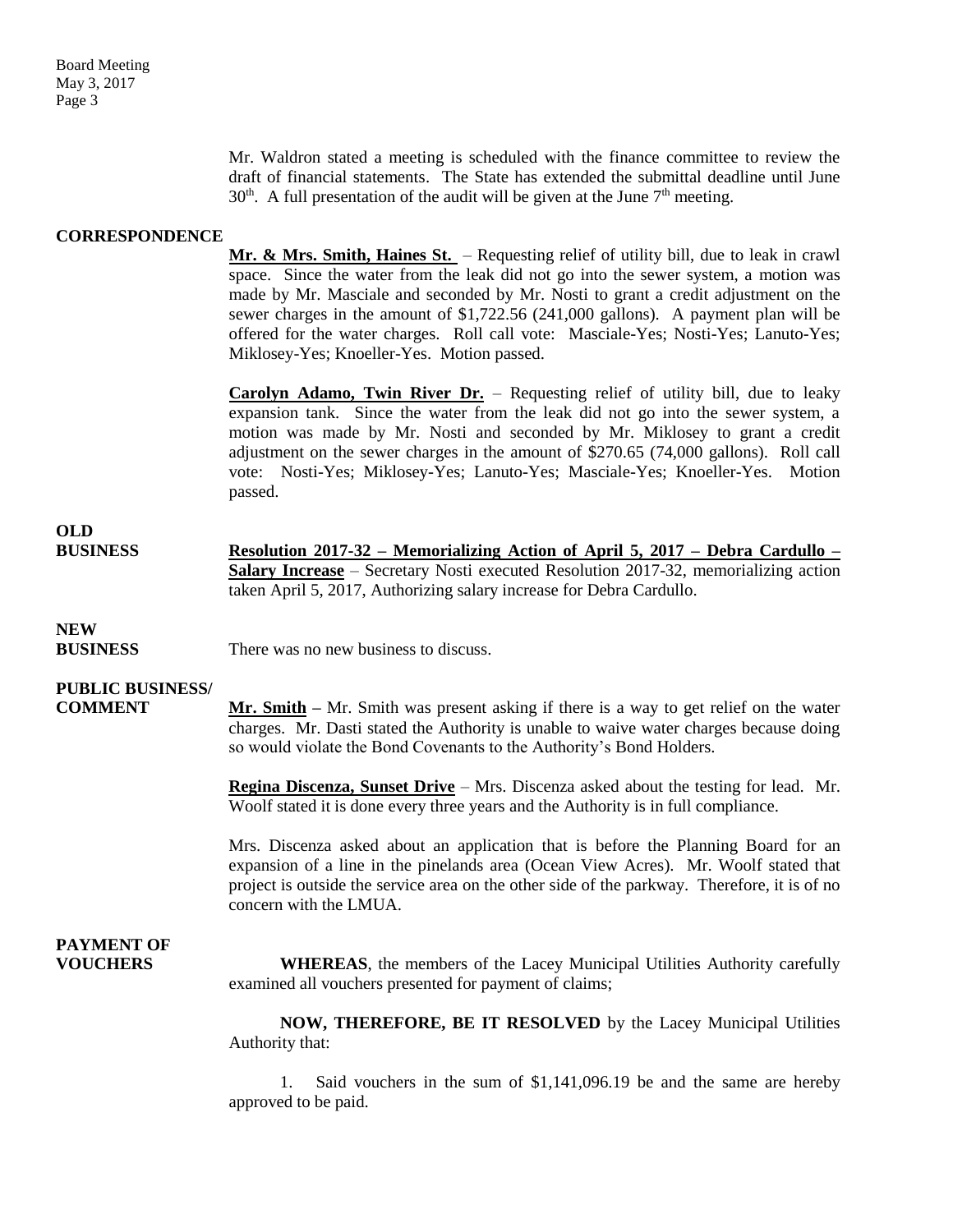2. Said vouchers are listed on the attached computer check register.

A motion was made by Mr. Miklosey and seconded by Mr. Masciale to adopt the above Resolution. Roll call vote: Miklosey-Yes; Masciale-Yes; Lanuto-Yes; Nosti-Yes; Knoeller-Yes. Motion passed.

**CLOSED** 

#### **SESSION RESOLUTION**

**WHEREAS,** Section 8 of the Open Public Meetings Act, Chapter 231, Public Law 1975 permits the exclusion of the public from a meeting in certain circumstances;

**WHEREAS**, this public body is of the opinion that such circumstances presently exist.

**NOW, THEREFORE, BE IT RESOLVED** by the Lacey Municipal Utilities Authority, County of Ocean and State of New Jersey as follows:

1. The public shall be excluded from discussion of action upon the hereinafter specified subject matters.

2. The general nature of this closed session concerns contract negotiations.

3. It is anticipated at this time that the above-stated matters will be made public once these matters have been resolved.

4. This resolution shall take effect immediately.

A motion was made by Mr. Miklosey and seconded by Mr. Masciale to adopt the above resolution. Roll call vote: Unanimously approved.

Separate minutes were kept on the above closed session.

**RE-OPEN**

**MEETING** A motion was made and seconded to return to open session. Motion unanimously carried.

# **OTHER**

**BUSINESS** A motion was made by Mr. Nosti and seconded by Mr. Masciale to approve the refunding of the Authority's Bond Series 2007, contingent upon the Finance Committee's recommendation at a meeting to be held on May  $5<sup>th</sup>$ , in conjunction with advice from the Authority's attorney and auditor, as well as obtaining additional quotes. Roll call vote: Nosti-Yes; Masciale-Yes; Lanuto-Yes; Miklosey-Yes; Knoeller-Yes. Motion passed.